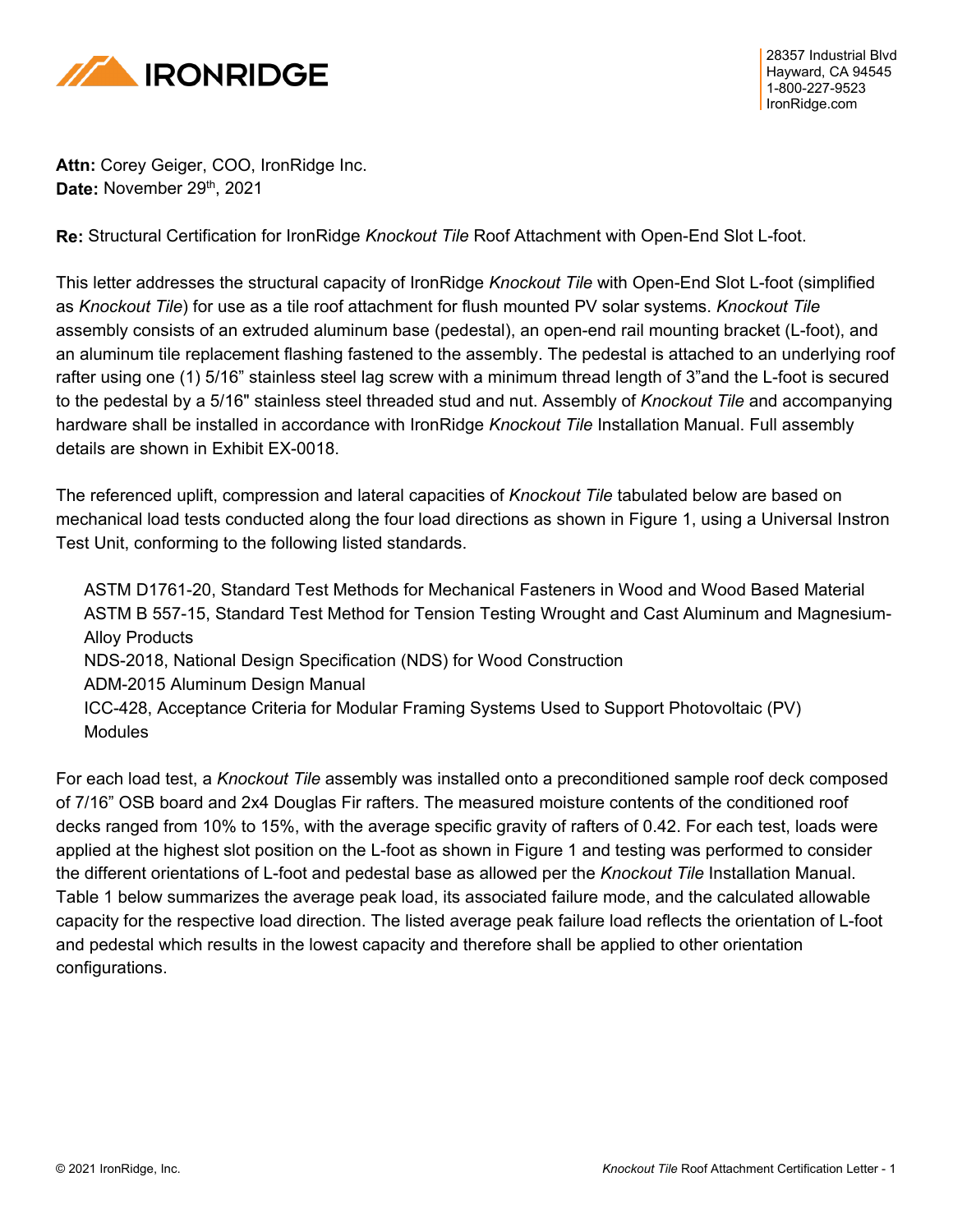

| Table 1: IronRidge Knockout Tile with Open-End Slot L-foot Roof Assembly Allowable Capacities (1) |                             |                                                  |                                             |                                 |                               |                                            |
|---------------------------------------------------------------------------------------------------|-----------------------------|--------------------------------------------------|---------------------------------------------|---------------------------------|-------------------------------|--------------------------------------------|
| <b>Load Direction</b>                                                                             | <b>Specimen</b><br>Quantity | <b>Average Peak</b><br><b>Failure Load (lbs)</b> | Deviation of<br>Test Results <sup>(2)</sup> | <b>Critical Failure</b><br>Mode | <b>Safety</b><br>Factor $(3)$ | Allowable<br>Capacity (lbs) <sup>(4)</sup> |
| Uplift                                                                                            | 4                           | 1620                                             | 3.8%                                        | Pedestal<br>Rupture             | 1.95                          | 831                                        |
| Compression                                                                                       | 4                           | 2385                                             | 6.8%                                        | OSB Deck<br>Rupture             | 2.54                          | 939(5)                                     |
| Lateral Parallel to<br>Rafter                                                                     | 4                           | 461                                              | 2.1%                                        | Pedestal<br>Rupture             | 1.95                          | 222(6)                                     |
| Lateral<br>Perpendicular to<br>Rafter                                                             | 6                           | 347                                              | 4.1%                                        | Pedestal<br>Rupture             | 1.95                          | 168(6)                                     |

Notes:

(1) Capacities apply to a rafter size of 2x4 or greater, and deck board thickness 7/16" or greater. The specific density of rafter shall not be less than 0.42. The Lag screw shall be secured within the center 1/3 of rafter width with a minimum 2.5" end distance. Rafters should be in sound structural condition with no sign of rot, decay, or extant damage due to previous installation.

(2) Deviation reflects the variance of the highest or the lowest test value from the group mean for the respective load direction.

(3) Safety Factor is associated with the respective failure mode recorded and determined per ADM-2015, and NDS-2018.

(4) Allowable capacity is equal to Average Peak Failure Load divided by the listed Safety Factor.

(5) The compression allowable capacity is based on the load test for *Knockout Tile* with Closed End Slot. The dimensional revision applied to the *Knockout Tile* with Open End Slot was reviewed and deemed not to change the compression direction capacity.

(6) The lateral allowable capacities are based on load tests for *Knockout Tile* with Closed End Slot. The capacities are decreased to account for the dimensional revision applied to the *Knockout Tile* with Open End Slot which increased the lag hole diameter on the pedestal.